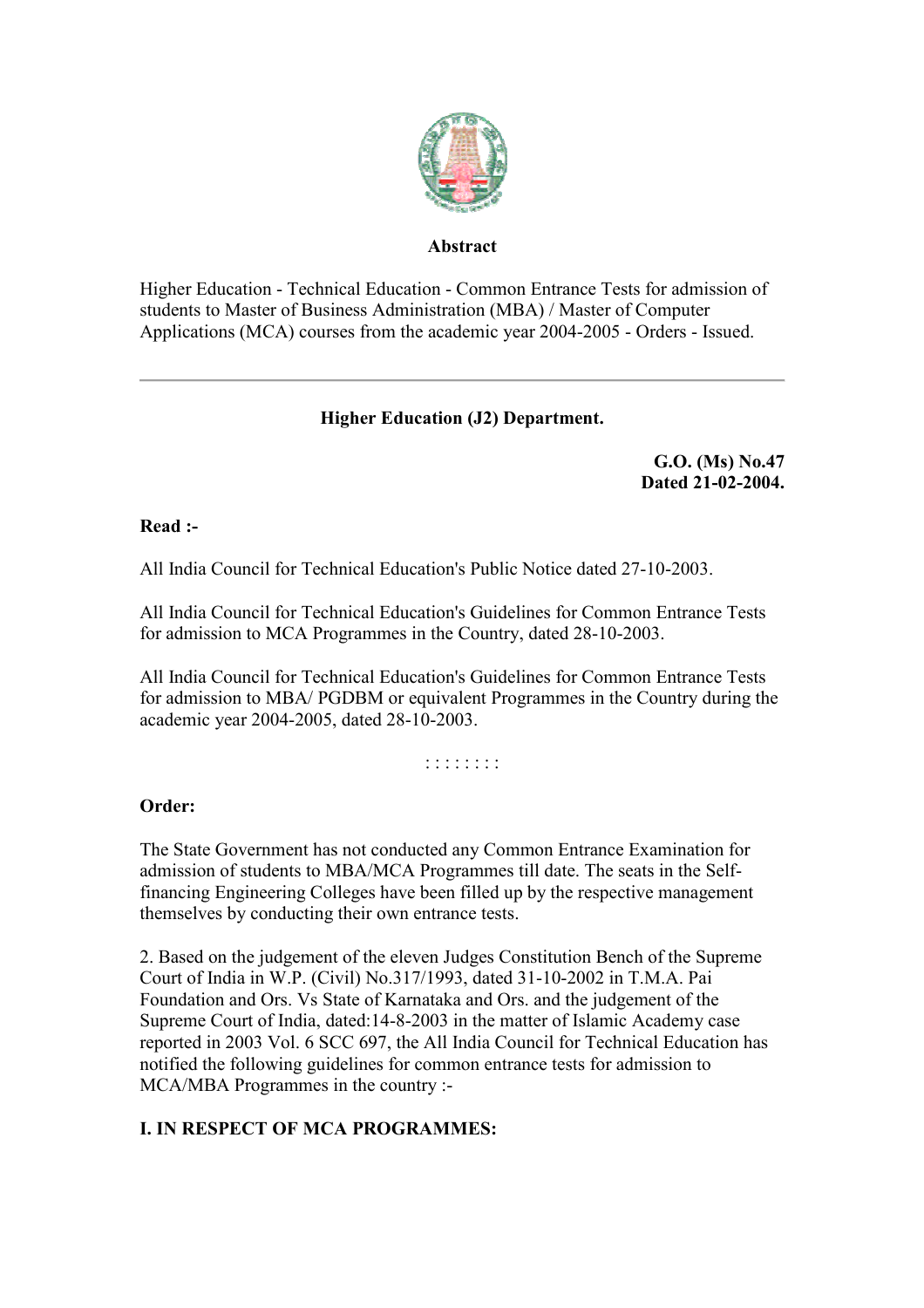These guidelines are applicable to all the Institutions/ Universities conducting MCA and equivalent programmes in the country.

Admissions to the Master of Computer Applications (MCA or equivalent) programmes shall be made either through an All India MCA Common Entrance test (AIMCET) or through State level tests from the academic year 2004-05 onwards.

AIMCET shall be for those institutions that were holding their own entrance tests earlier and admitting all their students or certain percentage of them on All India basis.

States may conduct their own common entrance test(s) for admission to institutions having MCA programmes within their States or join the AIMCET. State level tests shall however be restricted to fill up seats from the students of their own states only.

Management quota / seats in private unaided self financing institutions shall be filled up based on either of the common entrance tests as above or through a common entrance test conducted through an approved agency (including Association of all colleges of a particular type in the State). This option for filling up management seats shall be exercised by the institutions before issue of prospectus and intimated to the concerned Authority.

### **II. FOR MBA PROGRAMMES:**

i) These guidelines are applicable to all the institutions / Universities conducting MBA / PGDBM (or equivalent) programmes in the country.

ii) Admissions to MBA / PGDBM (or equivalent) programmes shall be made either through All India Entrance Test(s) or through State Level Tests.

iii) All India Test(s) shall be for those institutions that were holding their own entrance tests and admitting all their students or certain percentage of them on All India basis.

iv) For the year 2004-05, admissions shall be through one of the five (5) All India Entrance Tests, namely – CAT (conducted by IIMs), JMET (conducted by Indian Institute of Technologies) MAT (conducted by AIMA), ATMA (conducted by AIMS) and XAT (conducted by XLRI). All institutions admitting students on all India basis will have to opt for one of these All India Entrance Tests.

v) Institutions that have already announced the Entrance Test or initiated action in this regard, for the academic year 2004-05, are advised to take cognizance of these Guidelines and declare their option of choosing any of five All India common Entrance Test as indicated at Clause (iv) of these Guidelines. They shall co-ordinate with the concerned agency conducting the Test to ensure that no candidates are deprived of the opportunity to sit for the Test opted by them.

vi) States may conduct their own common entrance test(s) for admission to institutions conducting MBA / PGDBM (or equivalent) programmes within their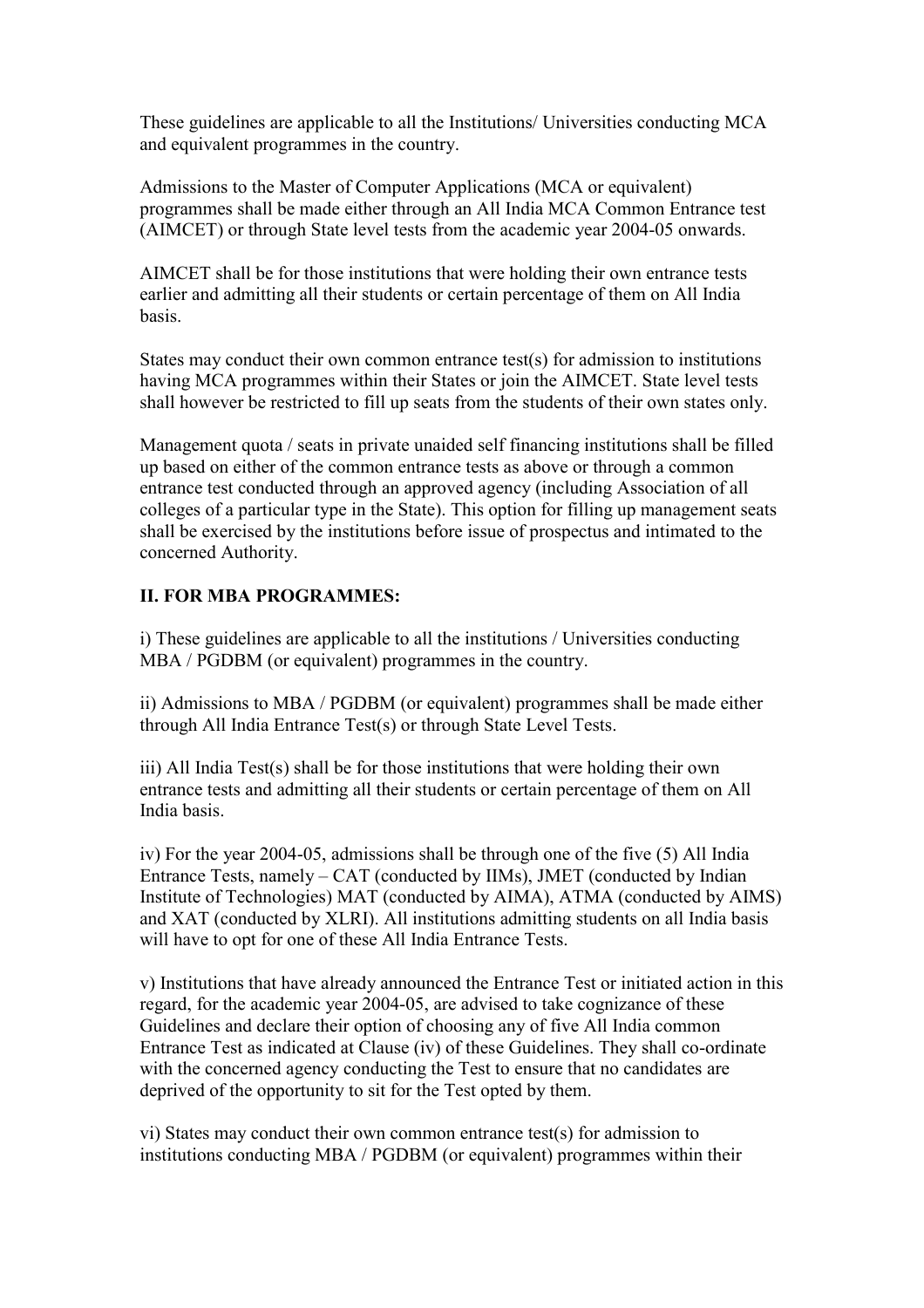States or join the All India Test. State Level Tests shall however be restricted to fill up seats from the students of their own states only.

vii) Management quota / seats in private unaided self financing institutions shall be filled either of the common entrance tests as above or though a common entrance test conducted through an approved Agency (including Association of all colleges of a particular type in the state). This option for filling up management seats shall be exercised by the institutions before issue of prospectus and intimated to the concerned Authority.

viii) All admissions in different approved quotas shall be made strictly on the basis of inter-se merit based on common entrance tests as above. Seat allocation shall be coordinated by the state Authority in case of State level admissions and by the Central Authority in case of admissions made on All India basis.

ix) From the year 2005-06 onwards, there shall be only one Common Admission Test at the All India level for admission to MBA Programme

3. With reference to the guidelines of the All India Council for Technical Education, the Government examined the matter of conducting Common Entrance Examination for MCA/MBA Programmes for admission of students in the Universities of Tamil Nadu, Government Engineering and Government Arts & Science Colleges, Government Aided Engineering and Government Aided Arts & Science Colleges and Self-financing Engineering Colleges including stand-alone institutions from the year 2004-2005 and has decided to issue necessary orders in this regard.

4. They accordingly, direct that,

i. Common Entrance Tests be conducted by the State Government for admission of students to MCA / MBA Programmes in Government Engineering, Government Arts and Science Colleges, Government Aided Engineering, Government Aided Arts and Science Colleges and Self financing Engineering, Self financing Arts and Science Colleges including stand alone institutions.

ii. Apportionment of seats between Government and Government Aided and between Government and Self-financing colleges be made in respect of MCA/MBA Programmes as below :-

- 1. 100% of the seats in Government engineering and Government Arts and Science Colleges be filled through common entrance test, conducted by the State Government applying rule of reservation of the State Government.
- 2. 90% of the seats in aided courses in the Government aided non minority engineering and Government aided non minority Arts and Science Colleges be filled through common entrance test conducted by the State Government applying rule of reservation of the State Government and the remaining 10% be earmarked as management quota.
- 3. 50% of the seats in the Government aided minority engineering and Government aided minority Arts & Science Colleges be filled through State common entrance test applying rule of reservation of the State Government and the remaining 50% be earmarked as management quota.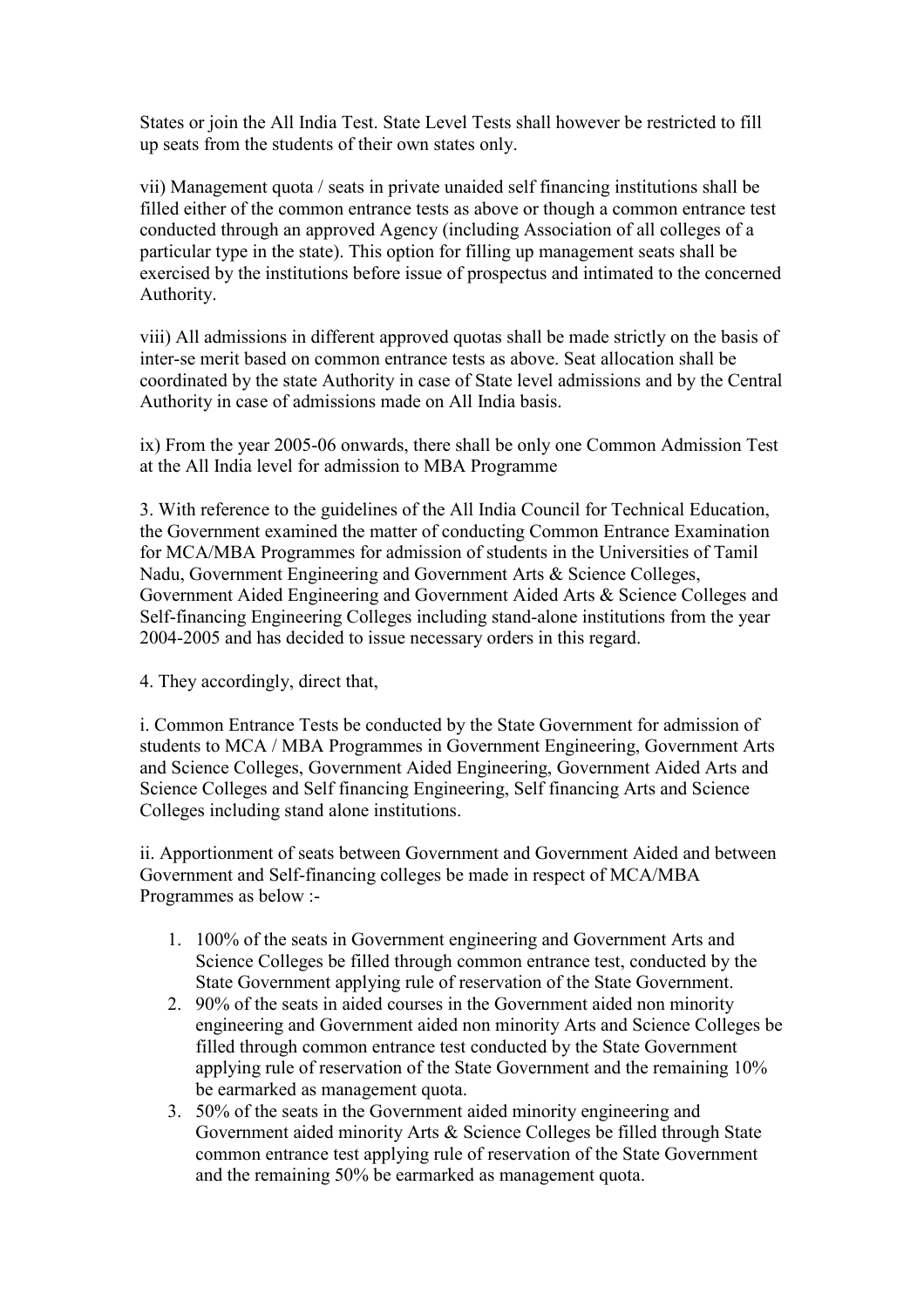1.

- 4. 50% of the seats in unaided non-minority engineering and unaided nonminority Arts and Science colleges be filled through State common entrance test applying rule of reservation of the State Government and the remaining 50% be earmarked as management quota.
- 5. 30% of the seats in the unaided minority engineering and unaided minority Arts and science colleges be filled through State Common entrance test applying rule of reservation of the State Government and the remaining 70% be earmarked as management quota.

iii. In respect of Government Engineering Colleges and in respect of Government quota in Government Aided Engineering Colleges and Government quota in self financing engineering colleges both minority and non minority, the Director of Technical Education shall admit the students who have written the State level Common Entrance Test and who have applied for admission in the Government and Government quota in Government Aided and self financing engineering colleges. In respect of Government Arts and Science Colleges and Government quota in Government Aided and self financing Arts and Science colleges, the Director of Collegiate Education shall admit the students who have written the State level Common Entrance Test and who have applied for admission in Government, Government aided Arts and Science Colleges and self financing Arts and Science colleges against Government quota. In respect of Government quota in Engineering Colleges application has to be sent to the Director of Technical Education and in respect of Government quota in Arts and Science Colleges, application has to be sent to the Director of Collegiate Education. The Director of Technical Education / Director of Collegiate Education has to make admissions, only based on the marks obtained by the students in the State level Common Entrance test and by following the rule of reservation of the State Government.

iv. The Universities situated in Tamil Nadu, Government aided Colleges in respect of management quota and self financing colleges, in respect of management quota of seats may admit the students who have applied to them for admission based on the state level Common Entrance test . It is only optional. The Universities of Tamil Nadu may also choose any of the options indicated in Clause I-(ii) in para 2 above in respect of MCA or Clause II- (ii) in para 2 above in respect of MBA/PGDBM. The self financing institutions and the aided institutions in respect of management quota of seats may choose any of the options as indicated in Clause I - (v) in para 2 above in respect of MCA and Clause II - (vii) in para 2 above in respect of MBA/PGDBM.

5. The Government further direct that,

i. Anna University be nominated as the agency of the State Government to conduct the common entrance tests;

ii. The various committees constituted for the Tamil Nadu Professional Courses Entrance Examinations (TNPCEE) be entrusted with the matters relating to the conduct of Common Entrance Tests for MCA and MBA.

iii. The agency mentioned in clause i) above be permitted to fix the application fee etc. for the Common Entrance Tests. The agency be permitted to utilise the receipts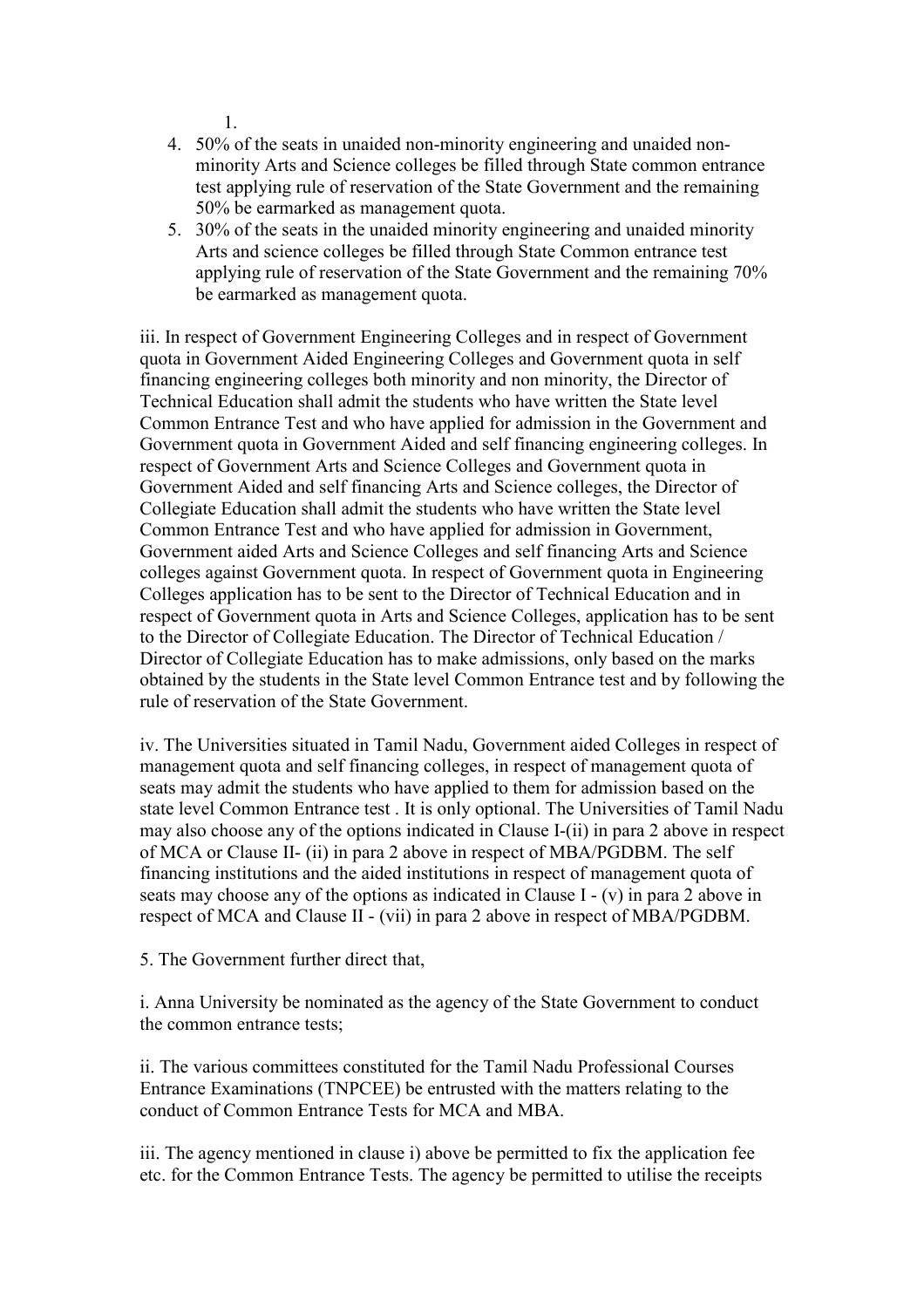by way of entrance examination fee towards the conduct of the Common Entrance Test and remit the balance to the Government account. The facilities / equipments already created for Tamil Nadu Professional Courses Examinations (TNPCEE) / Tamil Nadu Engineering Admission (TNEA) be utilised for MBA/MCA common entrance test also.

6. The above orders will come into effect from the year 2004-2005. The Director of Technical Education, Director of Collegiate Education and Registrar, Anna University are requested to take necessary further action in the matter immediately.

( By Order of the Governor )

**K. Gnanadesikan Secretary to Government.**

To

The Director of Technical Education, Chennai-25.

The Director of Collegiate Education, Chennai-6.

The Registrar, Anna University, Chennai-25.

The Registrars of all Universities of Tamil Nadu.

The Chairman / Chairperson of all the unaided Professional Colleges,

through The Director of Technical Education, Chennai-25. /

The Director of Collegiate Education, Chennai-6.

Copy to:

The Registrar General, Supreme Court of India, New Delhi.

The Registrar General, High Court of Madras, Chennai-104.

The Advocate General of Tamil Nadu, High Court of Madras, Chennai-104.

The Special Government Pleader (Education), High Court of Madras, Chennai-104.

The Ministry of Human Resource Development, Govt. of India, New Delhi.

The Chairman, All India Council for Technical Education, New Delhi.